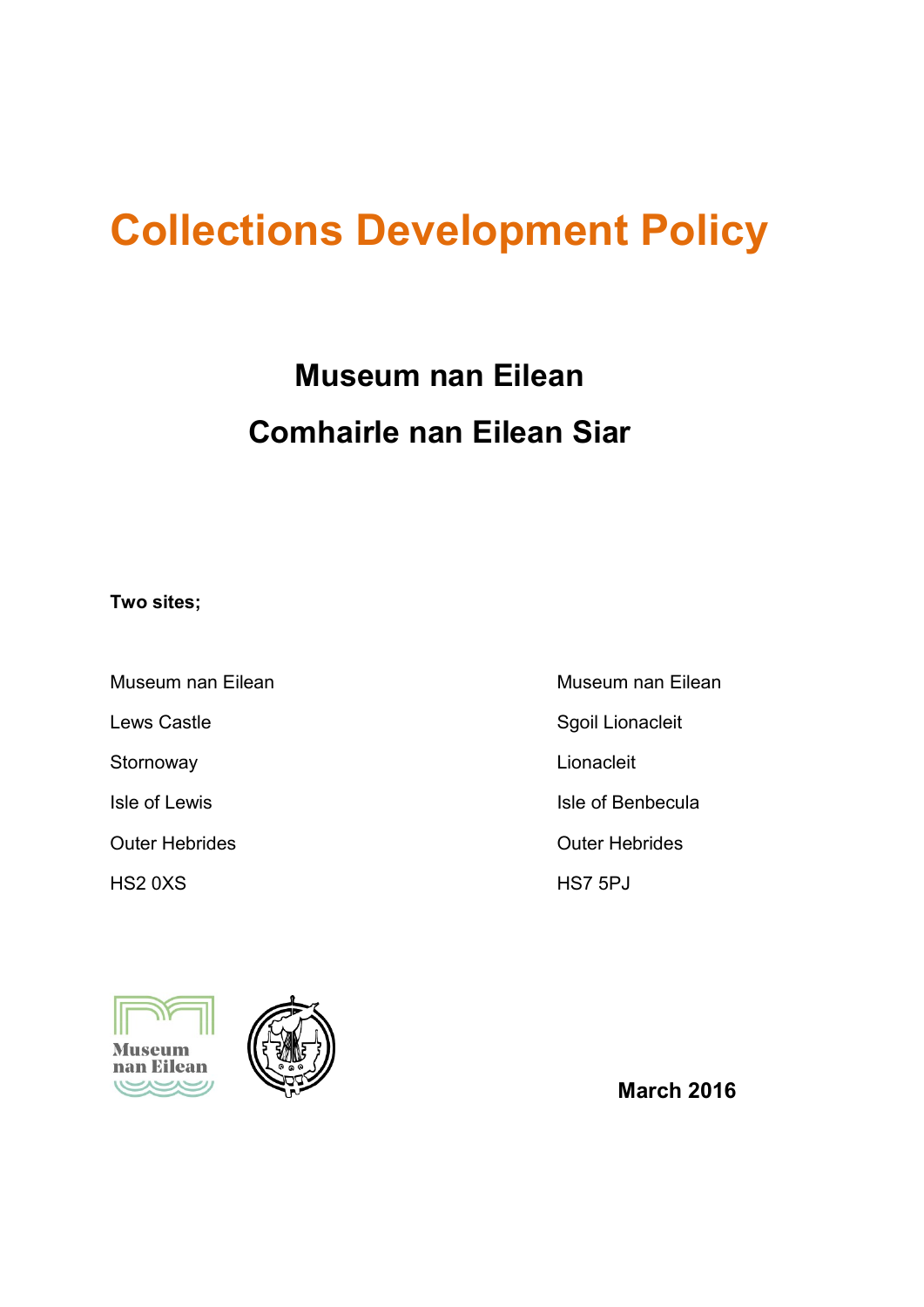## **Background to the policy**

This policy sets out the principles that will provide Museum nan Eilean with a framework for the acquisition and disposal of its collections using clear procedures and decision-making processes.

Implementing the policy will enable the Museum to demonstrate the public benefit in its actions relating to the acquisition and disposal of collections. It provides a basis for open and transparent decision-making and an informed dialogue between the governing body, donors, funding bodies and other stakeholders.

This policy applies to:

- material which the Museum owns and has accessioned into the collection or intends to own and accession into the collection.
- material which the Museum manages and stores on behalf of other trusts

The acquisition, management and disposal of collections will flow from:

- the Museum's statement of purpose
- the legal basis on which the collections are held
- the public benefit derived from the effective use and management of the collections
- an assessment of the needs of the museum's collections
- the criteria of the Collections Committee
- the collections held by other museums and organisations collecting in the same or related geographic areas or subject fields.

This policy supersedes all previous and existing practices and policies, formal or informal, relating to the acquisition of items for the collections of Museum nan Eilean and to the disposal of items from the collections of the museum.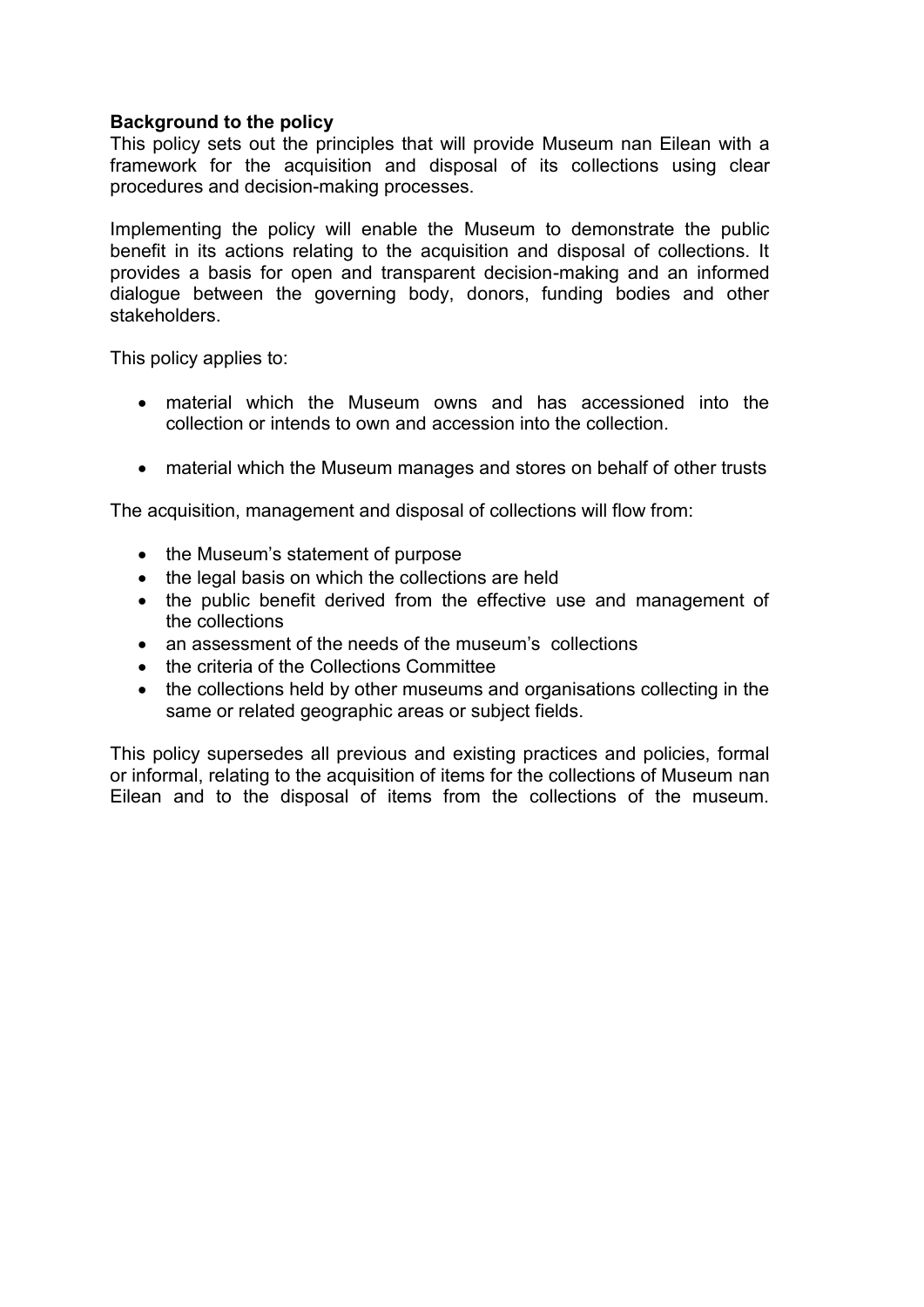**Name of museum:** Museum nan Eilean

**Name of governing body:** Comhairle nan Eilean Siar

**Date on which this policy was approved by governing body:** *30 March 2016*

**Policy review procedure:**

**The collections development policy will be published and reviewed from time to time, at least once every five years.** 

**Date at which this policy is due for review:** *30 December 2020*

*Museums Galleries Scotland* **will be notified of any changes to the collections development policy, and the implications of any such changes for the future of collections.** 

- **1. Relationship to other relevant policies/plans of the organisation:**
	- **1.1. The museum's statement of purpose is:** *To collect; record; care for; promote understanding and appreciation of; and support the history, culture and heritage of the Outer Hebrides for the benefit of local communities, schools and visitors to the area.*
	- **1.2. The governing body will ensure that both acquisition and disposal are carried out openly and with transparency.**
	- **1.3. By definition, the museum has a long-term purpose and holds collections in trust for the benefit of the public in relation to its stated objectives. The governing body therefore accepts the principle that sound curatorial reasons must be established before consideration is given to any acquisition to the collection, or the disposal of any items in the museum's collection.**
	- **1.4. Acquisitions outside the current stated policy will only be made in exceptional circumstances.**
	- **1.5. The museum recognises its responsibility, when acquiring additions to its collections, to ensure that care of collections, documentation arrangements and use of collections will meet the requirements of the Museum Accreditation Standard. This includes using SPECTRUM primary procedures for collections management. It will take into account limitations on collecting imposed by such factors as staffing, storage and care of collection arrangements.**
	- **1.6. The museum will undertake due diligence and make every effort not to acquire, whether by purchase, gift, bequest or exchange, any object or specimen unless the governing body or responsible officer is**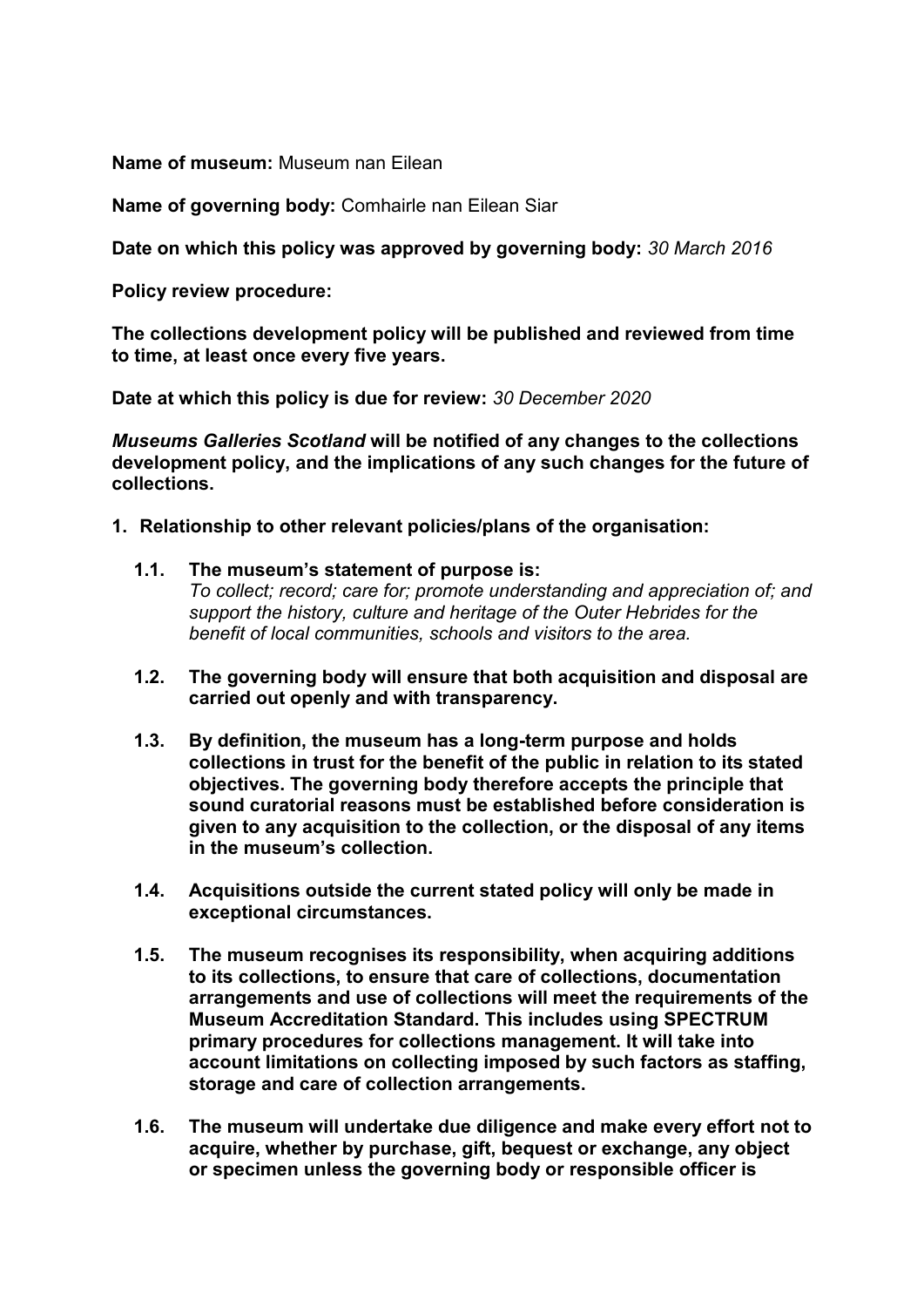**satisfied that the museum can acquire a valid title to the item in question.**

**1.7. The museum will not undertake disposal motivated principally by financial reasons**

# **2. History of the collections**

Museum nan Eilean was established in 1983. It is the local authority Museum Service for the Comhairle nan Eilean Siar (Western Isles Council) and forms part of the Cultural and Information Services section within the Development Department. For the most part the Collections were built up following the establishment of the Museum Service in 1983, with two significant exceptions

1. The earliest collection material was from the Lewis Museum, run by the Lewis and Harris Museum Society, and established in the 1950s. In 1983, an agreement with The Lewis Museum Trust led to Museum nan Eilean taking on the care and management of this collection.

2. In 1999, the Calbost Collection was brought into the care and management of Museum nan Eilean by a similar agreement to that made with The Lewis Museum Trust. This is a highly significant social history collection built up by Angus Macleod for his private museum at Calbost, over a long period of time.

Soon after the establishment of the Museum Service, the collections were relocated to Stornoway Town Hall, where display galleries were developed. In 1988 a smaller satellite accredited museum was established on Benbecula, as part of a new Community School at Sgoil Lionacleit with material from Museum nan Eilean relating to the Uists and Benbecula displayed there. A Museum Development Post based in Uist was also created at this time to care for these collections and work with the Comainn Eachdraidh.

Richard Langhorne was the curator from when the museum was established in 1983 until 2008. He was a key figure in expanding the island wide collections, attaining Registration and then Accreditation for the museum, expanding the professional team to include a Conservation Officer, Islands Archaeologist and Archivist. As a Monument Fellow, funded by the Museums Association's Knowledge Transfer programme, he drafted the Documentation Policy and was instrumental in the establishment of the Collections Committee.

In 2013 an archivist was employed by Comhairle nan Eilean Siar, following on from the 3 year ERDF funded Tasglann project. At this time, the Comhairle archives were transferred to the care and management of the Archive service. In 2015 these records were moved to the new store at Lews Castle although the CnES Libraries still retains the collection of school log books local to each area.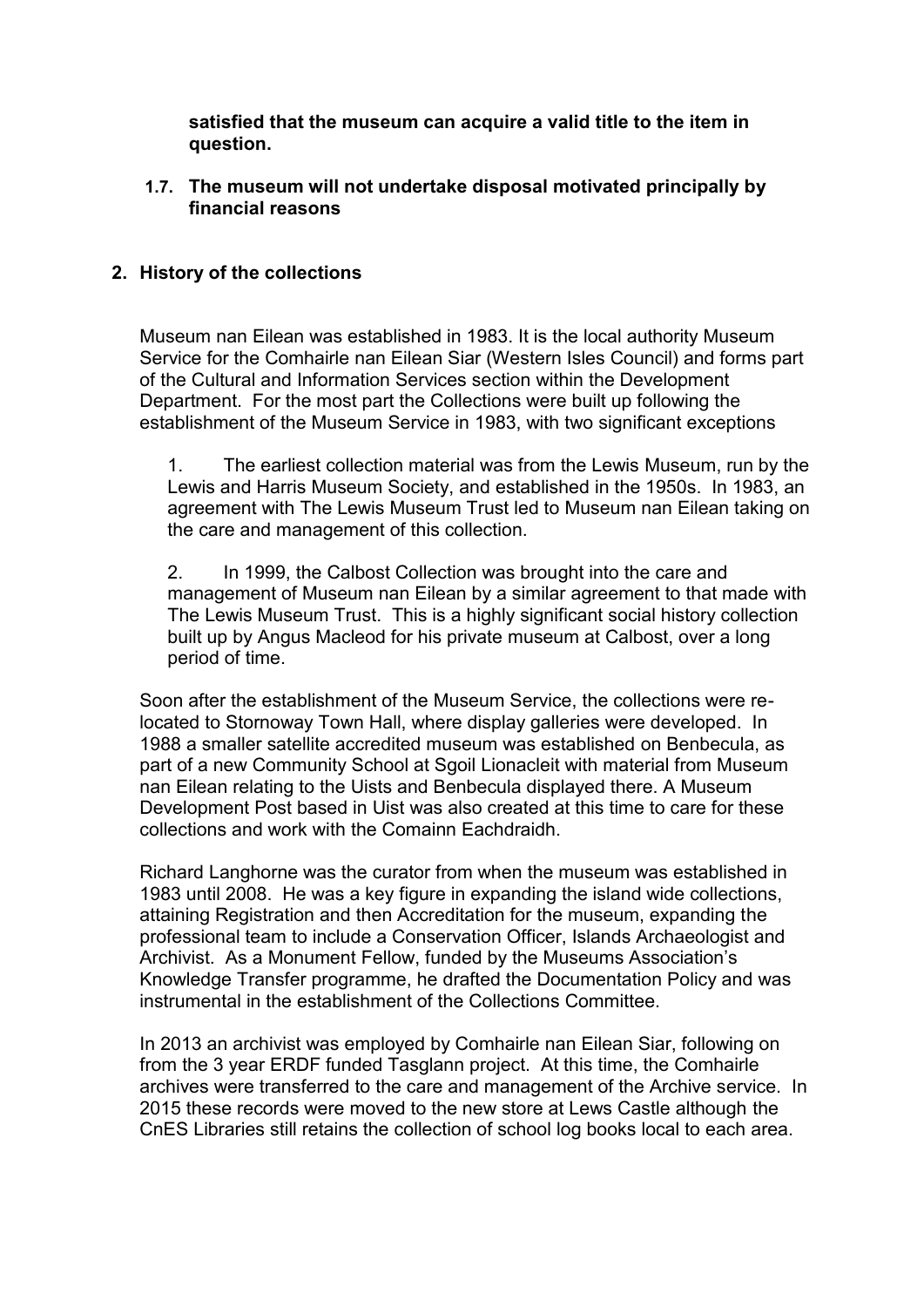In 2015 a new museum and archive at Lews Castle replaced the Francis Street museum but the Lionacleit facility continues as an integral part of the heritage service. The new facilities at Lews Castle are housed in a modern extension linked to Lews Castle. The museum displays focus on inter-related themes of the land, the sea, the way of life and Gaelic-rich culture of the people of the Outer Hebrides. A unique Gaelic-led approach to interpretation reflects the bilingual nature of the islands with objects, archives, oral, audio-visual and interactive displays helping to make the information and key messages accessible to all.

Museum nan Eilean, Sgoil Lionacleit is used for a changing exhibitions programme from our own collections but also for touring exhibitions, community and schools projects and for national loans. The Activity Programme for the Lews Castle Project extends throughout the Outer Hebridean islands from Barra to Ness.

There has been no major change in focus for the collections and no key disposals. The majority of the museum collections are stored in Marybank depository in Stornoway and Torlum Museum Store in Benbecula with other items being exhibited at the Museum nan Eilean, Lews Castle, Stornoway and Museum nan Eilean, Sgoil Lionacleit, Benbecula.

# **3. An overview of current collections**

### OVERVIEW OF CURRENT COLLECTIONS

The Collecting Area for the Museum is the area of the Outer Hebrides as defined by the Local Government (Scotland) Act, 1994 and both inhabited and noninhabited islands within this boundary

The following subject areas are represented in the museum collections

- **Archaeology**
- Social history
- **Local photographs, ephemera and paintings**
- **Natural History**

The museum collections currently comprise some 14,400 items or groups of items; of these some 20% are on loan. These loans are mostly made up of two collections, Lewis Museum Trust collection and the Calbost Collection. These collections are placed in the care of Museum nan Eilean under formal management agreements with the respective trusts. Another small number of approximately 80 items are on loan from National Museums of Scotland plus a smaller loan from the British Museum.

#### **Archaeology**

There are several hundred objects from stray finds as well as a growing number of site assemblages from recent evacuations which have been allocated via the Treasure Trove process. Material held by Museum nan Eilean can now be considered of national and even international significance. Items from these collections are used regularly by lecturers at the University of the Highlands and Islands (Stornoway campus) in tutorials and lectures.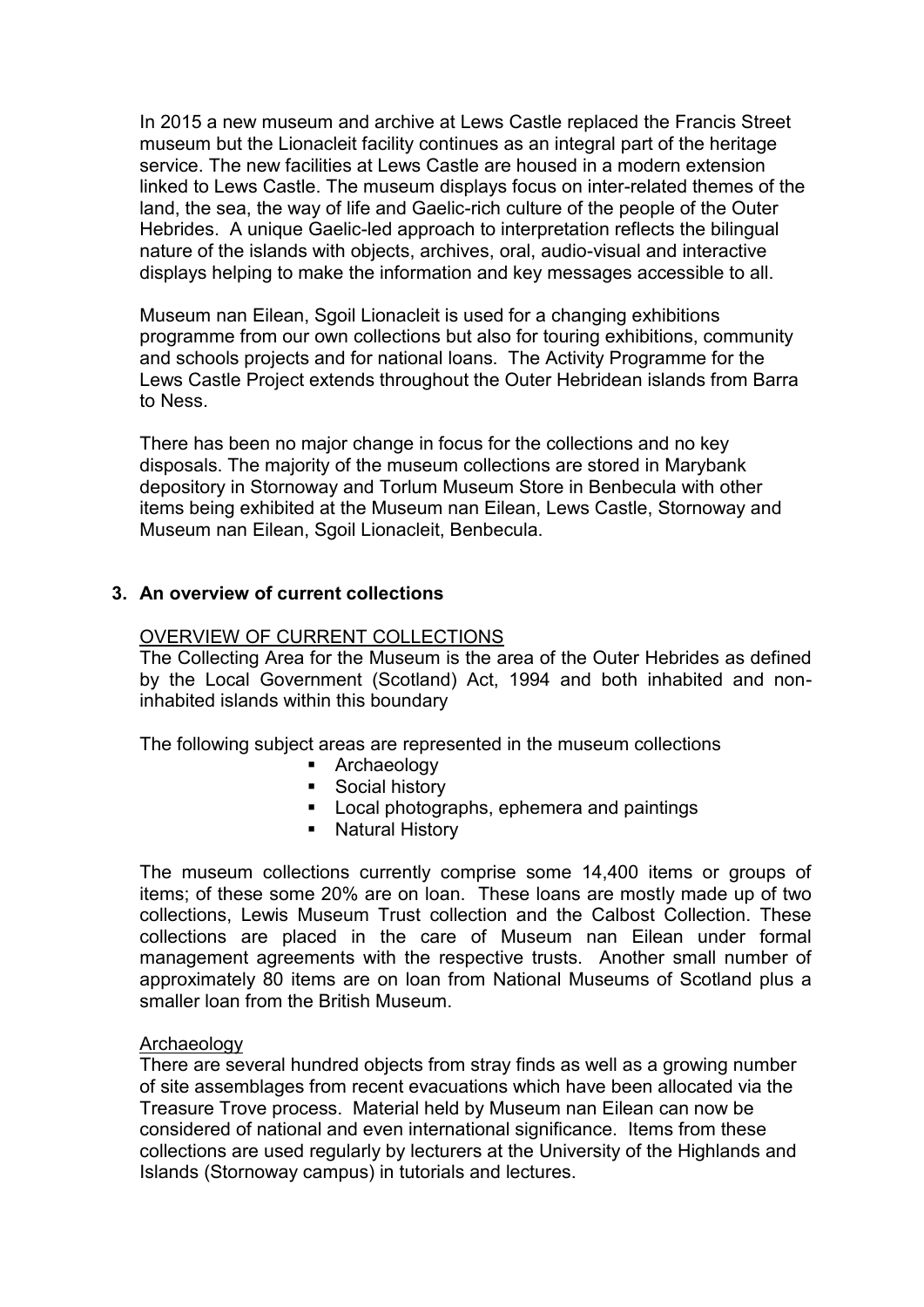## Industry and Commerce (including Maritime)

This includes items relating to the Harris Tweed Industry including domestic weaving tools as well as ones from the mills. The fishing industry is also well represented with a Grimsay boat being a significant object along with a number of boat models, particularly HMS Lively and the Muirneag .

## Domestic Life (including Crofting, Costume, Textiles)

Much of this material comes from the Calbost Collection and includes a collection of crofting hand tools, many of which would have been handmade. Included in this is a portable anvil used by itinerant travelling people to repair these tools. Along with a few other tin items, this object reflects the important part that these craftsmen had in Hebridean society. This item was in poor condition when it was received and has been conserved prior to being put on display. A distinctive characteristic of this collection is the necessity for recycling and reusing.

### Decorative and Applied Art and Fine Art

The museum has a small art collection of 450 pieces (387 Decorative and Applied Art and 64 Fine Art) and a small number are of national importance. The small visual arts collections reflect the limited place of the pictorial arts in the local culture in the past. Most artwork in the collection relates to the topography and history of the Outer Hebrides. In 2006, with assistance from the Art Fund, the museum purchased the painting *"Stornaway with a Shooting Lodge on the Isle of Lewes"* by James Barret. Painted in 1798 this is one of the earliest known oil paintings of the Outer Hebrides and shows the development of Stornoway town since then.

## Accessioned Archival Material

Museum nan Eilean holds a collection of postal history and subsequent postal history acquisitions made up of a number of albums of letters, postmarks, stamps, envelopes, postcards with a date from the late 18th century to present day; postcards and photographs which comprises several hundred original items supplemented by over 1000 copy prints and accompanying negatives of material in private possession. The Gibson collection is comprised of letters, medals, journals, certificates and writings collected by William J Gibson, the first Rector of the Nicolson Institute. Of particular interest is the collection of letters written to him by ex-pupils during World War 1. These letters are from young men serving at the front and also from female pupils who have gone into nursing and domestic service on the mainland. As a whole, these letters give much information on domestic and foreign affairs of the time. This collection is accessed regularly by researchers and has been partly transcribed to make the content available for study and display by local groups and schools.

## **4. Themes and priorities for future collecting**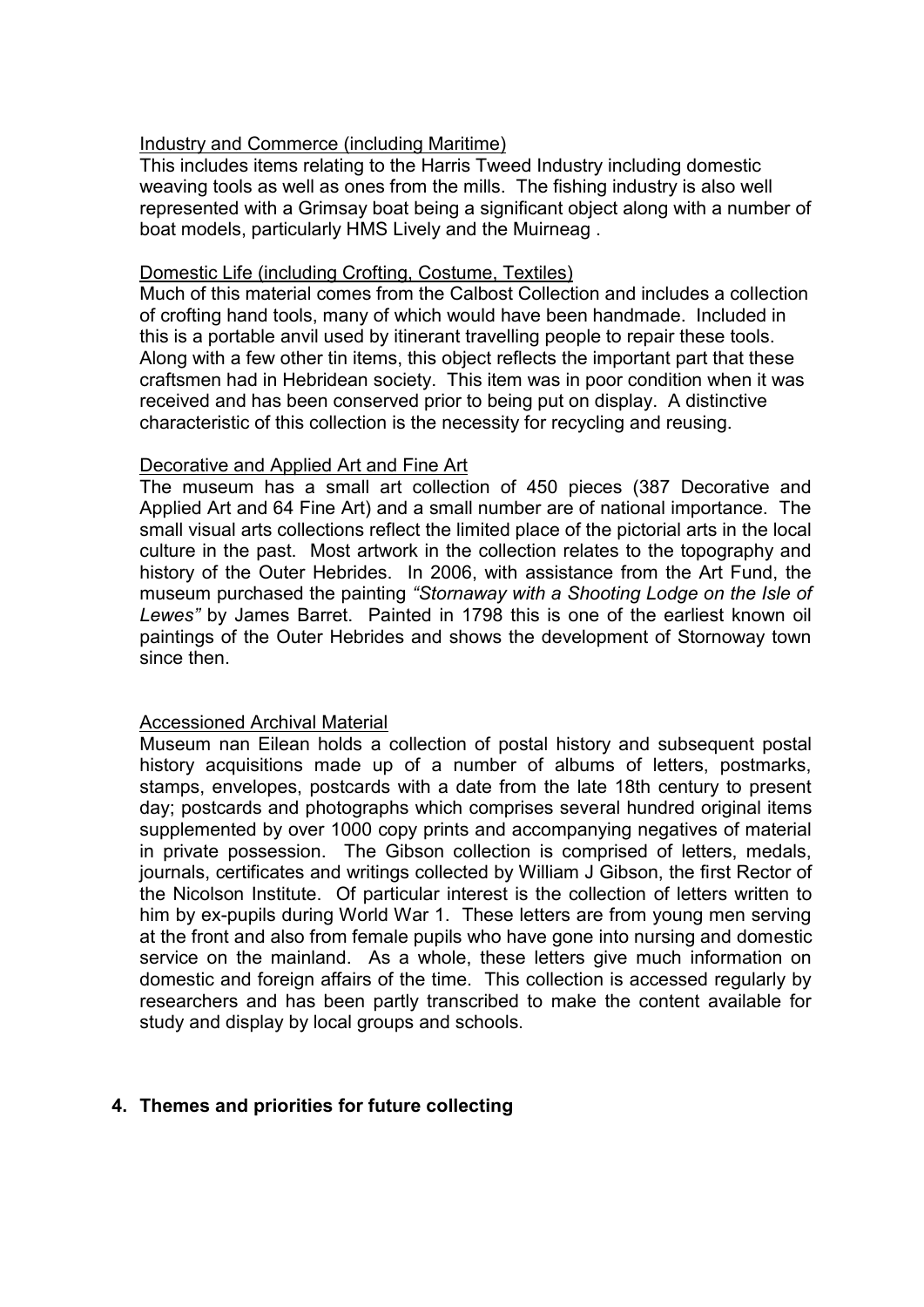The Collecting Area for the Museum will be the area of the Outer Hebrides as defined by the Local Government (Scotland) Act, 1994 and both inhabited and non-inhabited islands within this boundary.

Museum nan Eilean will seek to collect material illustrating the prehistory, history and culture of the Outer Hebrides. It will collect material dating from the time of the earliest human settlement in the Outer Hebrides until the present day. Although our present collections are broad ranging they do not document any area in depth. Not only are there significant gaps in such themes covered, there are many areas which are not covered in any way and these gaps will be our priorities.

The following classes of material may be defined as suitable for inclusion within the museum collections (accessioned, handling and research collections):

- i. Original artefacts, as a central feature of any museum's activity.
- ii. Where original artefacts are no longer available, suitable and accurate replicas.
- iii. Records relating to relevant artefacts held in other collections.
- iv. Photographs, plans, drawings, descriptions of sites, monuments, buildings, man-made features of landscape as non-mobile aspects of the material culture of the Western Isles.
- v. Photographs, plans, drawings, paintings and other visual representations of the Western Islands, the topography, people, sites, monuments, buildings, artefacts etc, historic or contemporary, original or copies.
- vi. Ephemera relating to the social, domestic, economic, industrial, commercial and religious life and public services.
- vii. Audio or video material; either carried out by or commissioned on behalf of the museum, original material from other sources, or copies from other collections.
- viii. Film material; historical or contemporary; as a general principle and in view of its particular conservation needs, original archival material will be lodged with the Scottish Film Archive and copies retained by the Museum.
- ix. Gaelic place-name information.
- x. Gaelic material culture names, names for processes, activities, weather and sea conditions, etc.
- xi. Custom, belief, folklore and tradition, information, references, etc relating to this.

In 2013 the archive collection was transferred to the care and management of the Archive Service (Tasglann nan Eilean Siar). Responsibility for collecting original archival and documentary material will now reside with Tasglann nan Eilean Siar. However mixed donations will be dealt with on a case by case basis – please refer to Documentation Manual.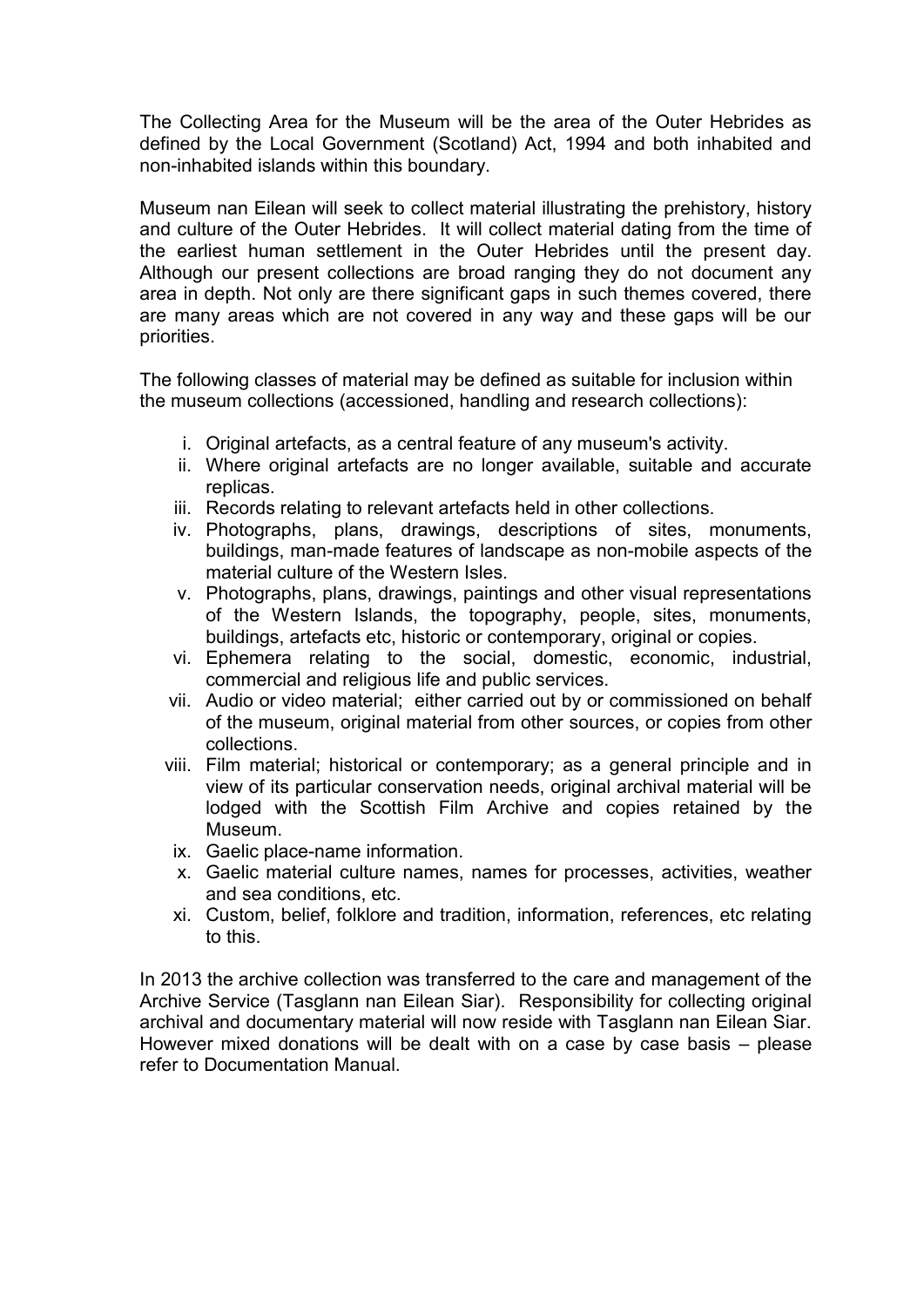Recent sustained programme of excavations throughout the islands have resulted in a substantial body of assemblages awaiting allocation through the Scottish Archaeological Finds Allocation Panel (SAFAP) and the museum will seek to have them allocated locally as a priority, depending on storage and capacity.

The museum particularly acknowledges the work of the Comainn Eachdraidh throughout the Western Isles and the development by them of collections representative of their own locality. The museum is committed to working with the Comainn Eachdraidh to ensure the co-ordinated development of collections within the Western Isles representative of the place, its social, economic and cultural characteristics and its regional differences. Through mutual co-operation the museum will seek to avoid unnecessary collection duplication and to ensure the appropriate location of material given the nature and significance of items.

## **5. Themes and priorities for rationalisation and disposal**

- **5.1 The museum recognises that the principles on which priorities for rationalisation and disposal are determined will be through a formal review process that identifies which collections are included and excluded from the review. The outcome of review and any subsequent rationalisation will not reduce the quality or significance of the collection and will result in a more useable, well managed collection.**
- **5.2 The procedures used will meet professional standards. The process will be documented, open and transparent. There will be clear communication with key stakeholders about the outcomes and the process.**

An inventory of the Torlum store has been completed and an inventory is underway at Marybank store. Information gathered during these inventories will allow us to identify areas which may be suitable for rationalisation.

#### Archaeology

The archaeological assemblage collection may be rationalised to create more storage space and to make the collection easier to access and research. Examples of material which may be considered for rationalisation include: unprocessed environmental samples, undiagnostic items, unstratified material and bulk soil samples. Any rationalisation would be carried out in partnership with the Island's Archaeologist and in consultation with HES and TT/ FDP.

# Social History & Natural History

The inventory will look at duplicates, relevance and condition and a decision on rationalisation will be taken by the Collections Committee once this is complete. Any rationalisation of collections stored and managed by MnE will be completed in consultation with relevant Trusts.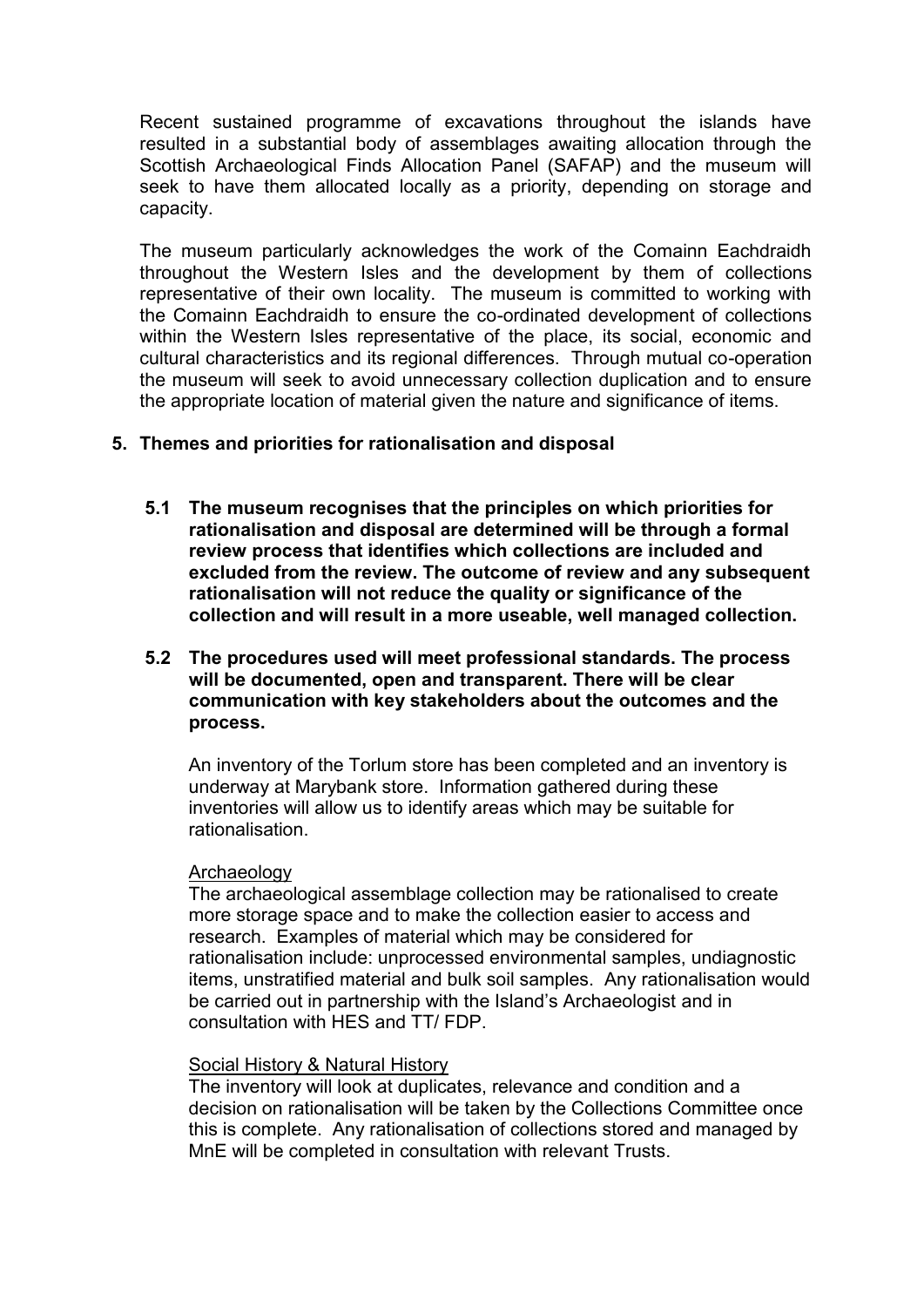- **6 Legal and ethical framework for acquisition and disposal of items** 
	- **6.1 The museum recognises its responsibility to work within the parameters of the Museum Association Code of Ethics when considering acquisition and disposal.**
- **7 Collecting policies of other museums** 
	- **7.1 The museum will take account of the collecting policies of other museums and other organisations collecting in the same or related areas or subject fields. It will consult with these organisations where conflicts of interest may arise or to define areas of specialism, in order to avoid unnecessary duplication and waste of resources.**
	- **7.2 Specific reference is made to the following museum(s)/organisation(s):**
		- *o Ness Heritage Centre*
		- *o Bernera Museum*
		- *o Comann Eachdraidh Uibhist a Tuath*
		- *o Kildonan Museum*
		- *o The National Museums of Scotland*
		- *o The National Galleries of Scotland*
		- *o Glasgow Life*
		- *o High Life Highland*

## **8 Archival holdings**

ERDF funded the Tasglann nan Eilean Siar project which ran from 2010-2013 This three-year project established the archive service and focussed on creating a brand, scoping archives held by public authorities, businesses, individuals and historical societies, bringing this information together into a website and archive catalogue database. In 2013, the Governing body of Museum nan Eilean, Comhairle nan Eilean Siar incorporated Tasglann nan Eilean Siar (Hebridean Archives) into the Heritage Service to formally manage the archive collections of the Council body. The archive collection relating to pre 1975 local government in the islands has been transferred to Tasglann nan Eilean Siar along with a series of smaller archive collections. These collections were previously deposited at the Museum but not formally accessioned.

Responsibility for collecting original archival and documentary material will now reside with Tasglann nan Eilean Siar.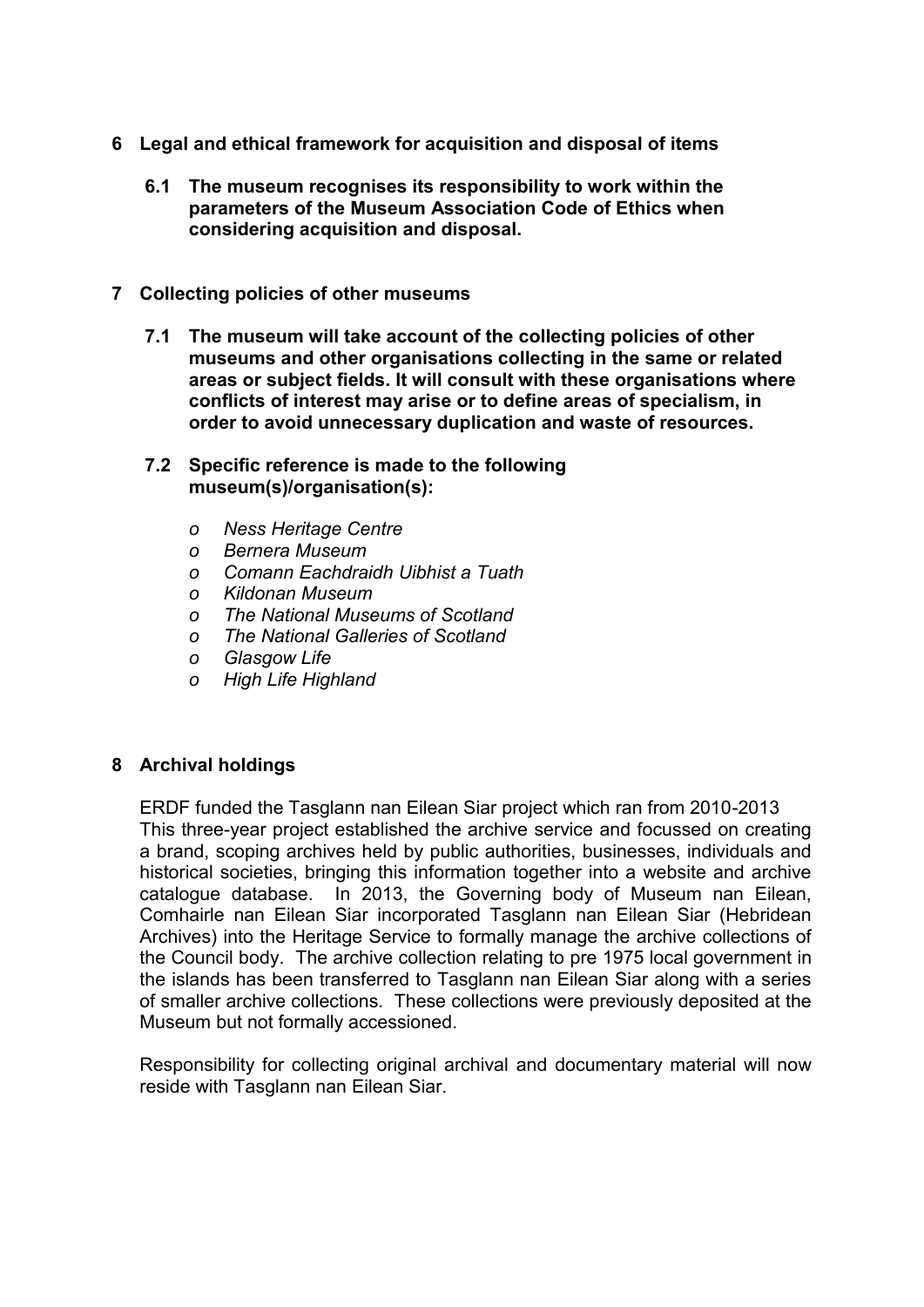# **9 Acquisition**

## **9.1 The policy for agreeing acquisitions is:**

Final decisions on which items are accessioned lies with the Collections Committee and all new items should be presented at a committee meeting for formal agreement. They will make their decision based on the Collections Development Policy guidelines.

The person responsible for inputting data into the Acquisitions Register is the Collections Officer or another person nominated by the Heritage Manager. The format for acquisition is laid out in our Documentation Procedure Manual.

The Collections Committee will make decisions on purchasing of items for accession and will look for internal and external methods to fund these. If the funding is to come from internal sources outwith the MnE budgets then Comhairle Committee permission would be required.

- **9.2 The museum will not acquire any object or specimen unless it is satisfied that the object or specimen has not been acquired in, or exported from, its country of origin (or any intermediate country in which it may have been legally owned) in violation of that country's laws. (For the purposes of this paragraph 'country of origin' includes the United Kingdom).**
- **9.3 In accordance with the provisions of the UNESCO 1970 Convention on the Means of Prohibiting and Preventing the Illicit Import, Export and Transfer of Ownership of Cultural Property, which the UK ratified with effect from November 1 2002, the museum will reject any items that have been illicitly traded. The governing body will be guided by the national guidance on the responsible acquisition of cultural property issued by the Department for Culture, Media and Sport in 2005.**

## **10 Human remains**

- **10.1 As the museum holds or intends to acquire human remains from any period, it will follow the guidelines in the 'Guidance for the Care of Human Remains in Scottish Museums' issued by Museums Galleries Scotland in 2011.**
- **11 Biological and geological material**
	- **11.1 So far as biological and geological material is concerned, the museum will not acquire by any direct or indirect means any specimen that has been collected, sold or otherwise transferred in contravention of any**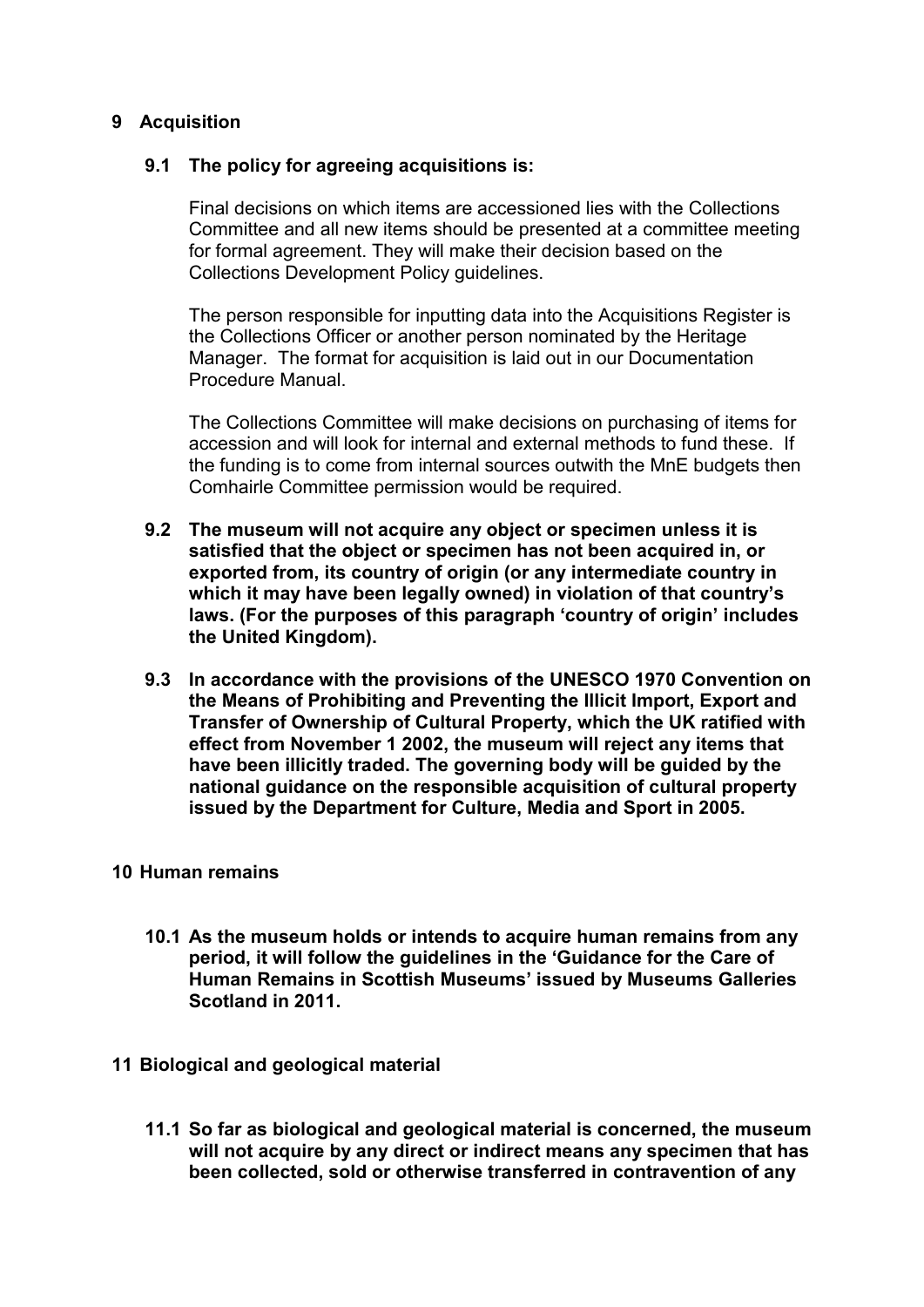**national or international wildlife protection or natural history conservation law or treaty of the United Kingdom or any other country, except with the express consent of an appropriate outside authority.**

## **12 Archaeological material**

- **12.1 The museum will not acquire archaeological material (including excavated ceramics) in any case where the governing body or responsible officer has any suspicion that the circumstances of their recovery involved a failure to follow the appropriate legal procedures.**
- **12.2 In Scotland, under the laws of bona vacantia including Treasure Trove, the Crown has title to all ownerless objects including antiquities, although such material as human remains and environmental samples are not covered by the law of bona vacantia. Scottish material of chance finds and excavation assemblages are offered to museums through the treasure trove process and cannot therefore be legally acquired by means other than by allocation to** *[museum name]* **by the Crown. However where the Crown has chosen to forego its title to a portable antiquity or excavation assemblage, a Curator or other responsible person acting on behalf of the** *[name of governing body]***, can establish that valid title to the item in question has been acquired by ensuring that a certificate of 'No Claim' has been issued on behalf of the Crown.**

## **13 Exceptions**

- **13.1 Any exceptions to the above clauses will only be because the museum is:** 
	- o **acting as an externally approved repository of last resort for material of local (UK) origin**
	- o **acting with the permission of authorities with the requisite jurisdiction in the country of origin**

**In these cases the museum will be open and transparent in the way it makes decisions and will act only with the express consent of an appropriate outside authority. The museum will document when these exceptions occur.**

## **14 Spoliation**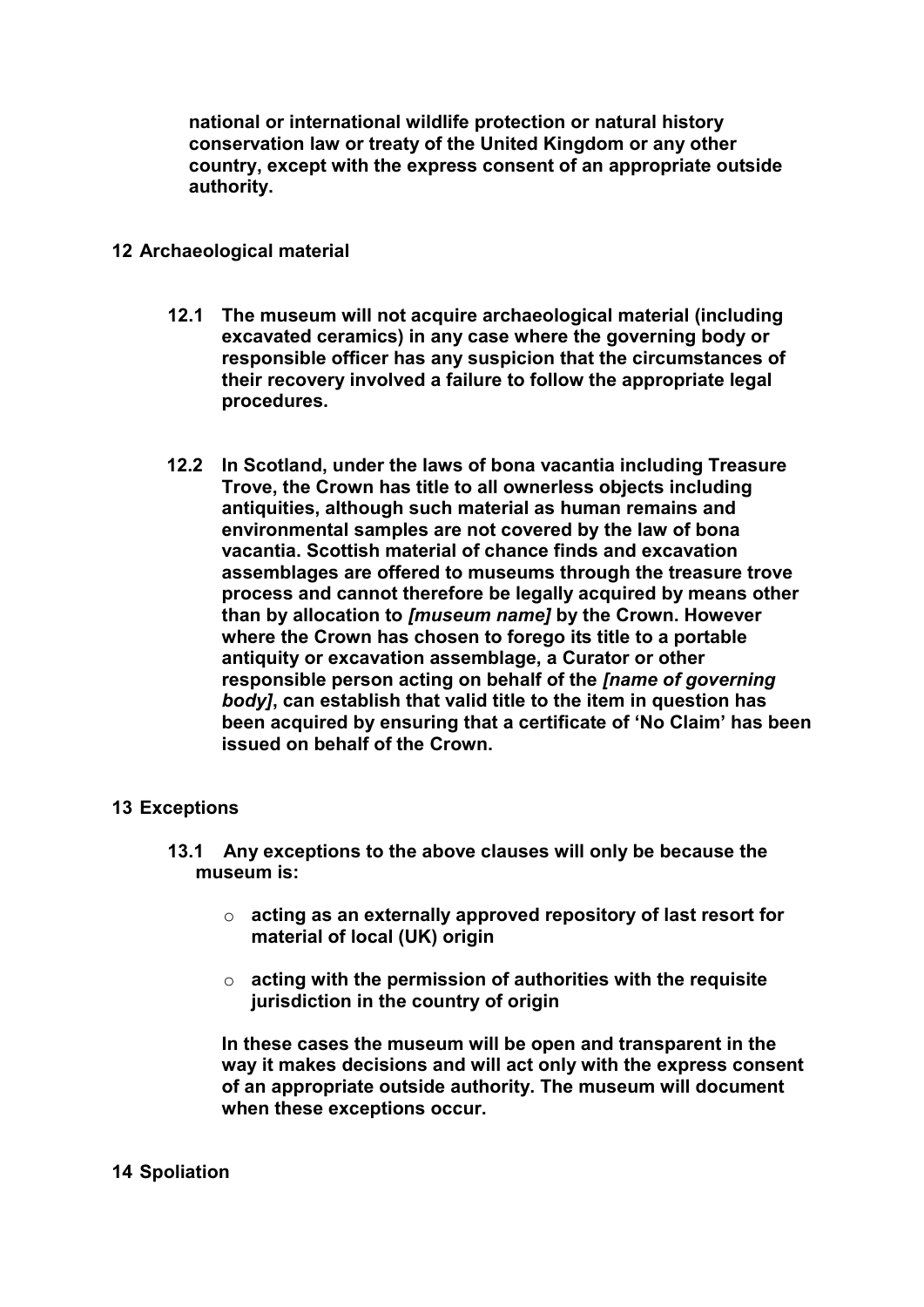- **14.1 The museum will use the statement of principles 'Spoliation of Works of Art during the Nazi, Holocaust and World War II period', issued for non-national museums in 1999 by the Museums and Galleries Commission.**
- **15 The Repatriation and Restitution of objects and human remains**
	- **15.1 The museum's governing body, acting on the advice of the museum's professional staff, if any, may take a decision to return human remains (unless covered by the "Guidance for the Care of Human Remains in Scottish Museums" issued by MGS in 2011) , objects or specimens to a country or people of origin. The museum will take such decisions on a case by case basis; within its legal position and taking into account all ethical implications and available guidance. This will mean that the procedures described in 16.1-5 will be followed but the remaining procedures are not appropriate.**
	- **15.2 The disposal of human remains from museums in Scotland will follow the guidelines in the 'Guidance for the Care of Human Remains in Scottish Museums' issued by Museums Galleries Scotland in 2011.**
- **16 Disposal procedures**
	- **16.1 All disposals will be undertaken with reference to the SPECTRUM Primary Procedures on disposal.**
	- **16.2 The governing body will confirm that it is legally free to dispose of an item. Agreements on disposal made with donors will also be taken into account.**
	- **16.3 When disposal of a museum object is being considered, the museum will establish if it was acquired with the aid of an external funding organisation. In such cases, any conditions attached to the original grant will be followed. This may include repayment of the original grant and a proportion of the proceeds if the item is disposed of by sale.**
	- **16.4 When disposal is motivated by curatorial reasons the procedures outlined below will be followed and the method of disposal may be by gift, sale, exchange or as a last resort - destruction.**
	- **16.5 The decision to dispose of material from the collections will be taken by the governing body only after full consideration of the**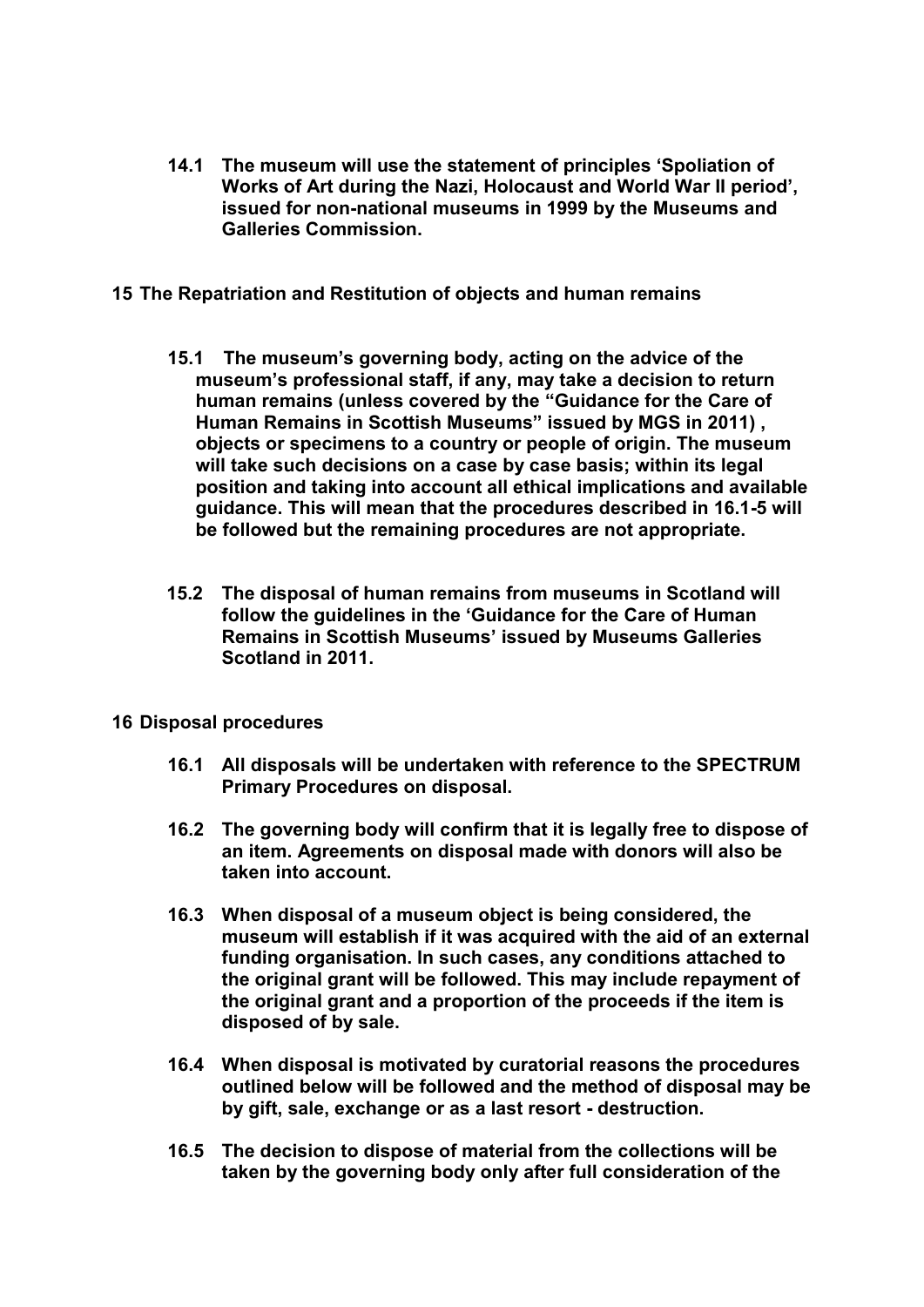**reasons for disposal. Other factors including public benefit, the implications for the museum's collections and collections held by museums and other organisations collecting the same material or in related fields will be considered. Expert advice will be obtained and the views of stakeholders such as donors, researchers, local and source communities and others served by the museum will also be sought.**

- **16.6 A decision to dispose of a specimen or object, whether by gift, exchange, sale or destruction (in the case of an item too badly damaged or deteriorated to be of any use for the purposes of the collections or for reasons of health and safety), will be the responsibility of the governing body of the museum acting on the advice of professional curatorial staff, if any, and not of the curator or manager of the collection acting alone.**
- **16.7 Once a decision to dispose of material in the collection has been taken, priority will be given to retaining it within the public domain. It will therefore be offered in the first instance, by gift or sale, directly to other Accredited Museums likely to be interested in its acquisition.**
- **16.8 If the material is not acquired by any Accredited museum to which it was offered as a gift or for sale, then the museum community at large will be advised of the intention to dispose of the material normally through a notice on the MA's Find an Object web listing service, an announcement in the Museums Association's Museums Journal or in other specialist publications and websites**  (if appropriate)**.**
- **16.9 The announcement relating to gift or sale will indicate the number and nature of specimens or objects involved, and the basis on which the material will be transferred to another institution. Preference will be given to expressions of interest from other Accredited Museums. A period of at least two months will be allowed for an interest in acquiring the material to be expressed. At the end of this period, if no expressions of interest have been received, the museum may consider disposing of the material to other interested individuals and organisations giving priority to organisations in the public domain.**
- 16.10 **Any monies received by the museum governing body from the disposal of items will be applied solely and directly for the benefit of the collections. This normally means the purchase of further acquisitions. In exceptional cases, improvements relating to the care of collections in order to meet or exceed Accreditation requirements relating to the risk of damage to and deterioration of the collections may be justifiable. Any monies received in compensation for the damage, loss or destruction of items will be applied in the same way. Advice on those cases where the monies**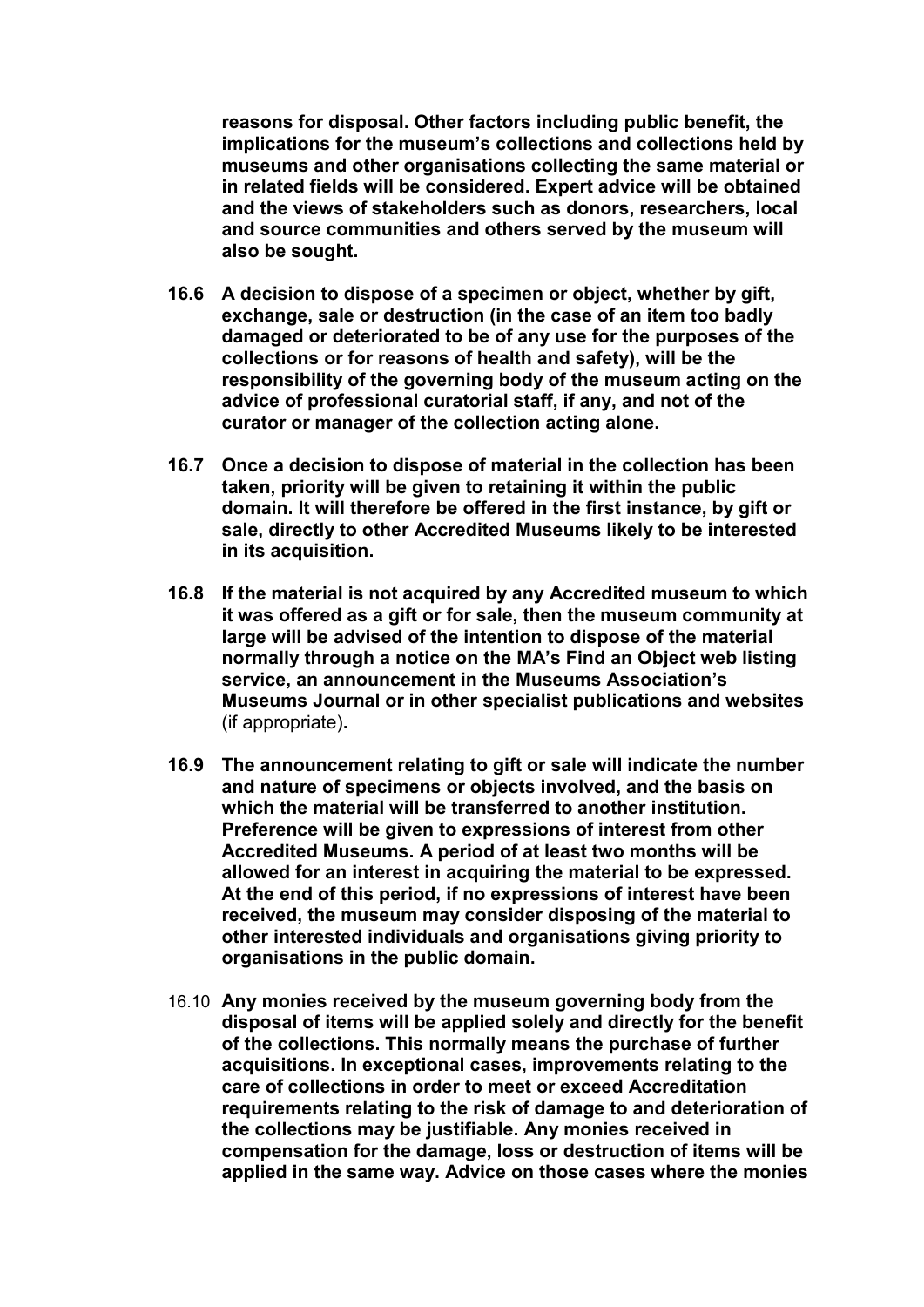**are intended to be used for the care of collections will be sought from Museums Galleries Scotland.**

- **16.11 The proceeds of a sale will be allocated so it can be demonstrated that they are spent in a manner compatible with the requirements of the Accreditation standard. Money must be restricted to the long-term sustainability, use and development of the collection.**
- **16.12 Full records will be kept of all decisions on disposals and the items involved and proper arrangements made for the preservation and/or transfer, as appropriate, of the documentation relating to the items concerned, including photographic records where practicable in accordance with SPECTRUM Procedure on deaccession and disposal.**

# *Disposal by exchange*

- **16.13 The nature of disposal by exchange means that the museum will not necessarily be in a position to exchange the material with another Accredited museum. The governing body will therefore ensure that issues relating to accountability and impartiality are carefully considered to avoid undue influence on its decisionmaking process.**
	- **16.13.1 In cases where the governing body wishes for sound curatorial reasons to exchange material directly with Accredited or non-Accredited museums, with other organisations or with individuals, the procedures in paragraphs 16.1-5 will apply.**
	- **16.13.2 If the exchange is proposed to be made with a specific Accredited museum, other Accredited museums which collect in the same or related areas will be directly notified of the proposal and their comments will be requested.**
	- **16.13.3 If the exchange is proposed with a non-Accredited museum, with another type of organisation or with an individual, the museum will place a notice on the MA's Find an Object web listing service, or make an announcement in the Museums Association's Museums Journal or in other specialist publications and websites** (if appropriate)**.**
	- **16.13.4 Both the notification and announcement must provide information on the number and nature of the specimens or objects involved both in the museum's collection and those intended to be acquired in**